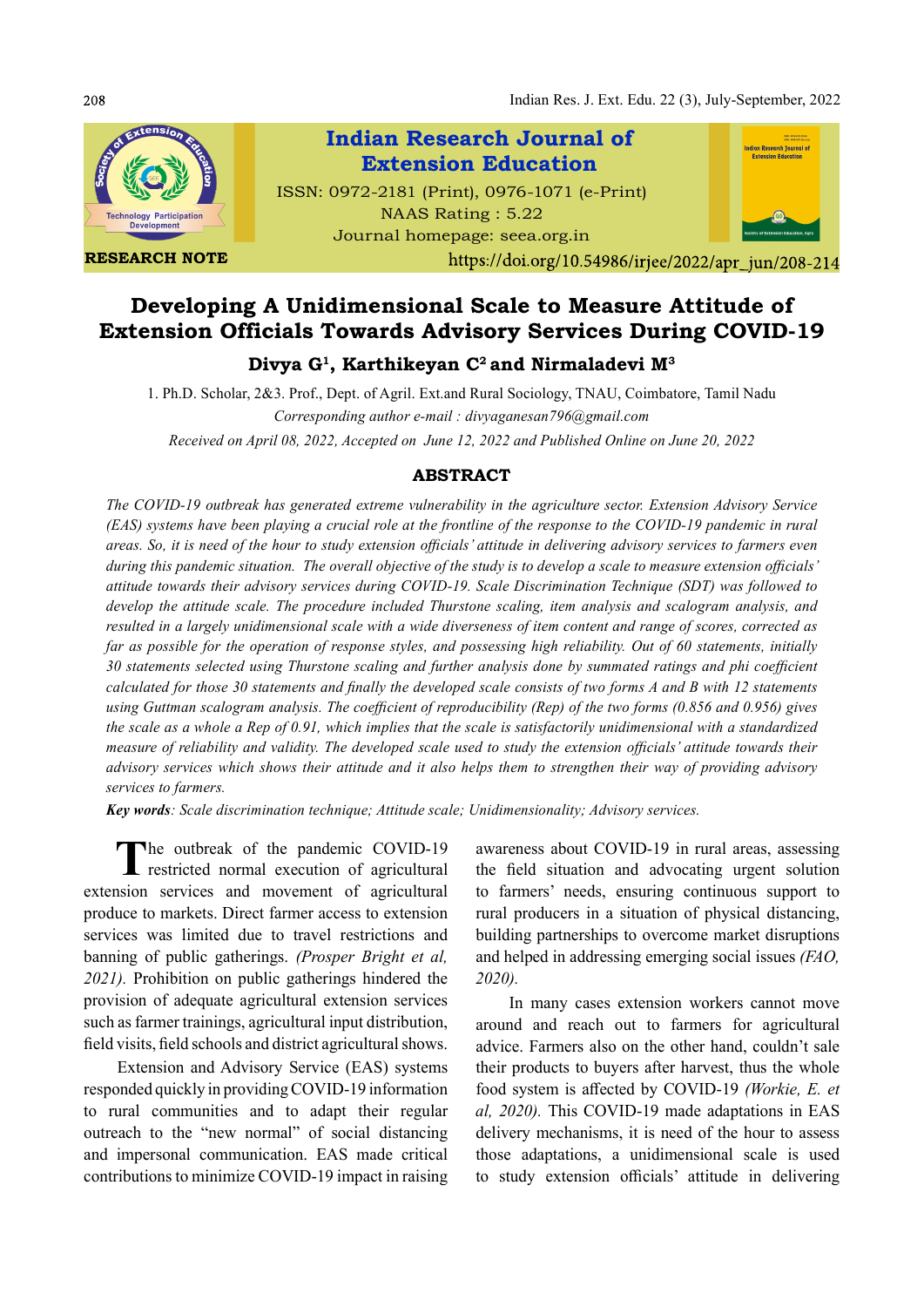revamped advisories to farmers. Hence, this research paper aims to develop a scale to measure attitude of extension officials towards their advisory services during COVID-19.

#### METHODOLOGY

Attitude is an organized predisposition to think, feel, perceive and behave towards a referent or cognitive object (Kerlinger,1973). Attitude in the present study is defined as "the degree of positive or negative feeling, opinion, belief and action associated with extension officials towards their advisory services in agriculture during COVID-19.

For measuring attitude of extension officials towards their advisory services, a scale has been developed. Possible statements concerning psychological object 'advisory services on par with COVID-19' were prepared by consulting Agricultural extension scientists, agricultural extension officers and through relevant literatures. In total, 60 statements finalized by screening items through Edwards (1969) informal criteria formed the universe of content. The selected items includes both positive and negative statements.

Scale Discrimination Technique (SDT) was used to develop the attitude scale. It is essentially a synthesis of the methods of item evaluation of Thurstone and Chave (1929), Likert (1932) and Guttman (1944). Scale discrimination technique consists of a synthesis of several well-known procedures, and yields a method of attitude scaling which retains all the advantages, and eliminates most of the disadvantages of Thurstone, Likert and Guttman scaling procedures. In particular, Unidimensionality, a wide diversity of item content, and a wide range of scores are guaranteed, the operation of response styles is kept at a minimum, and high discriminating power is assured, thereby giving excellent chances of achieving high validity.

Thurstone Equal Appearing Interval - Obtaining Scale value and *Q* value : Online survey form consisting of 60 statements was given to 30 subjects with instructions to judge the degree of favourableness and unfavourableness of each statement in terms of nine intervals. Thurstone and Chave (1929) conclude that a relatively small number of judges can be used to obtain reliable scale values for statements using the method of equal-appearing intervals The judges were then requested to sort the 60 statements into 9 piles, with highly unfavourable attitude towards advisory services

$$
S = l + \frac{(0.5 - \sum P_b)}{P_w}i
$$

Where,

S - the median or scale value of the statement

l – the lower limit of the interval in which the median falls

 $\Sigma P_{b}$ - the sum of the proportion below the interval in which the median falls

 $P_w$  - the proportion within the interval in which the median falls

 $i$  - the width of the interval

$$
C_{25} = l + \frac{(0.25 - \sum P_b)}{P_w} i
$$

$$
C_{75} = l + \frac{(0.75 - \sum P_b)}{P_w} i
$$

Inter quartile range (O) value =  $C_{75} - C_{25}$ 

Likert summated ratings : After calculation of Scale value and Q value, median of the Q value for all the statements was determined. From 60 statements, 30 statements displaying highest Q values (above median Q value) were eliminated that shows the greatest degree of spread of judgments on the psychological continuum and the remaining 30 statements were retained for Likert scaling. These statements were typed in the form of an inventory with six response categories: "strongly disagree", "disagree", "mildly disagree", "mildly agree", "agree" and "strongly agree". Here the response categories were weighted 0 through 5, such that 5 always indicated the response 'most favourable' towards their advisory services and 0 indicates highly unfavourable attitude. That is, for favourable statements, the response of 'Strongly Agree' is scored 5; 'Agree' gets 4; 'Mildly Agree' gets 3; ' Mildly Disagree' gets 2 and ' Disagree' gets 1 and 'Strongly Disagree' gets the least score of 0. On the other hand, for the unfavourable statements the scoring pattern is reversed such that the response of 'Strongly Disagree' is given a score of 5 and so on.

The appropriate direction of the weighting was determined by the position of the statements on the Thurstone continuum. The resulting summated rating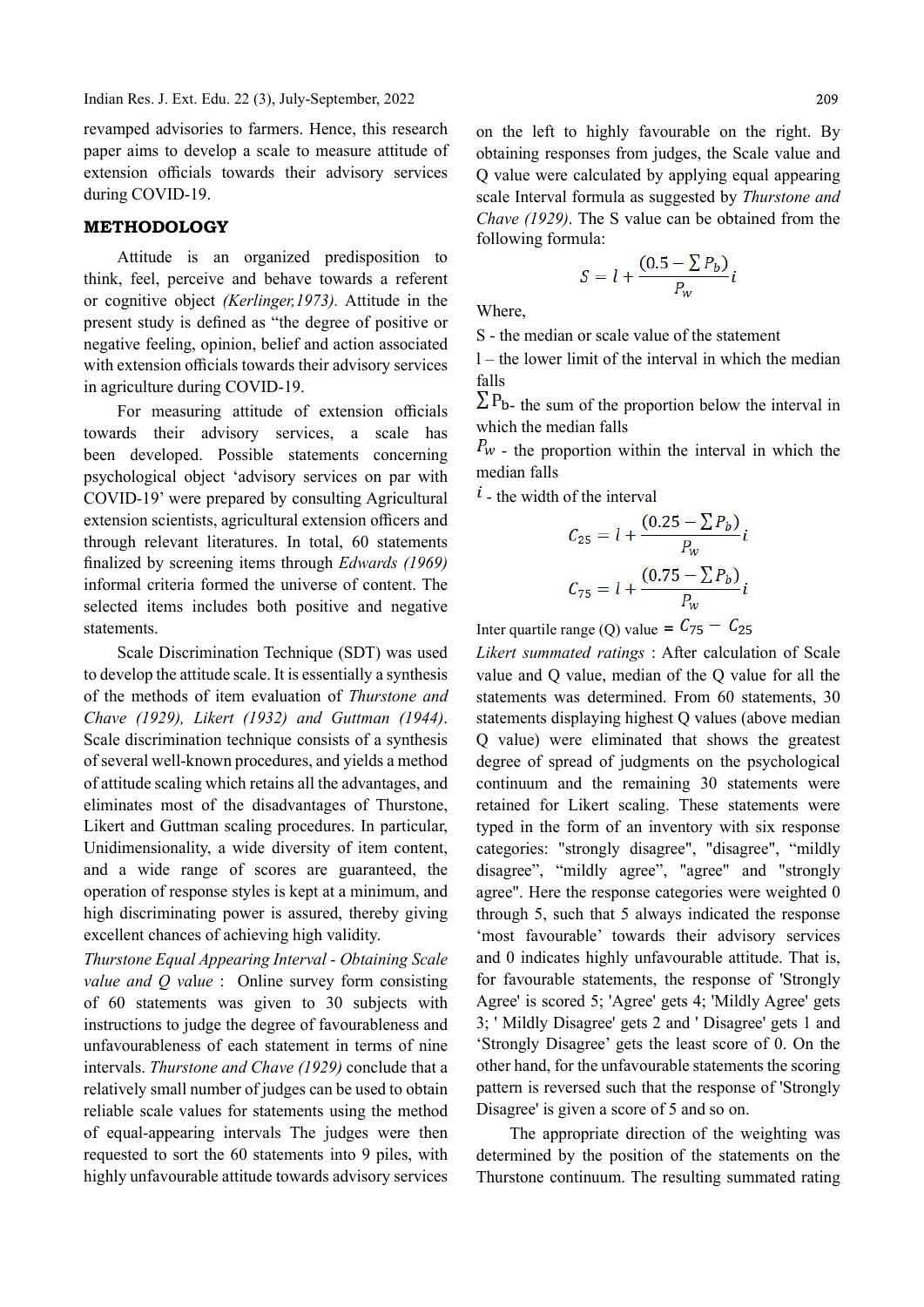scale distributed to a new group of 30 subjects to indicate their own agreement and disagreement. For each subject, a total score is obtained based upon his responses to all statements.

Item analysis : Obtained subjects score are arranged in descending order. A criterion followed for item analysis is to select top 27 per cent (High group) and bottom 27 per cent (Low group) of total subject's score. The purpose of item analysis is to select items which can able to discriminate very well between two criterions (Pordhiya et al, 2022)

Dichotomizing response categories : The six response categories of Likert scale were then dichotomized by means of scalogram analysis. The thumb rule followed to dichotomize response categories is to minimize the total number of subjects in the low group above the line and maximize the number of subjects in the high group below the line. Based on the rule, the response categories were dichotomized for all 30 statements. New weights of 0 and 1 were assigned to each statement after dichotomy.

Finding the discriminating power of the statements : After dichotomizing response categories, for each statement a coefficient is required to represent the extent to which a statement can discriminate the high and low groups. For the purpose, Phi coefficient can be calculated by using the formula;

$$
r\phi = \frac{bc - ad}{\sqrt{(a+b)(b+d)(a+c)(c+d)}}
$$

Selection of statements : Once phi coefficient was obtained for each statement, then the statements were plotted in new two-way table with Thurstone scale value on x axis and phi coefficient on y axis. Based on cumulative scale difference, nine interval Thurstone continuum has been divided into three-scale intervals. From each interval, four statements were selected with highest phi coefficient ( $>0.4$  r $\phi$  value), so that they are distributed throughout the continuum. Two forms of the scale (A and B) were then prepared by assigning items to either form alternately in order of their scale values.

Guttman scalogram analysis : These derived two forms of scale (A and B) again given to new group of 30 subjects. Here subjects were instructed to indicate their own agreement and disagreement in terms of original six response categories. Obtained responses were rescored using dichotomized response categories with weights of 0 and 1. By applying scalogram

analysis suggested by Goodenough (1944) to each form separately, coefficient of reproducibility and range of modal response categories were calculated. The coefficient of reproducibility can be calculated from the following formulae,

*Coefficient of reproducibility* = 
$$
1 - \frac{\sum e}{n * c}
$$

Where,  $n =$  number of respondents

 $C =$  number of statements

 $\Sigma$ e = Summation of error

The two equivalent forms of the resulting scale are given in Table 2. A line is drawn under the response category or set of response categories for each statement which is scored 1. All other responses are scored 0. The underlining should be omitted when testing subjects.

#### RESULTS AND DISCUSSION

From the online survey (Google form), out of total 60 statements,30 statements (50%) eliminated through equal appearing interval method based on highest Q value. The exclusion of statements with highest Q value ensures that the items in the scale are all relatively unambiguous. Here, the median Q value calculated was 2.02. Hence, the statements with Q value more than 2.02 were excluded and the remaining statements with highest S value and lowest Q value alone selected for summated ratings.

Then summated analysis was carried out for 30 statements with six response categories (Strongly Disagree, Disagree, Mildly Disagree, Mildly Agree, Agree, Strongly Agree). These 30 statements again given to new group of 30 subjects. From the obtained responses through summated analysis, response categories were dichotomized using thumb rule. Then, high group (top 27%) and low group (bottom 27%) distribution obtained through item analysis. As basis for rejecting of statements, the method of summated ratings was used (Patel and Sharma, 2022). To find out discriminating power of the statements, phi coefficient was calculated for each statement.

Once phi coefficient values were obtained for each statement, then the statements are plotted in twoway table (shown in Fig.1) in which Thurstone scale value are on the horizontal axis and the values of phi coefficient on the vertical axis. It has been divided into three intervals based on cumulative scale difference and from each interval 4 statements selected with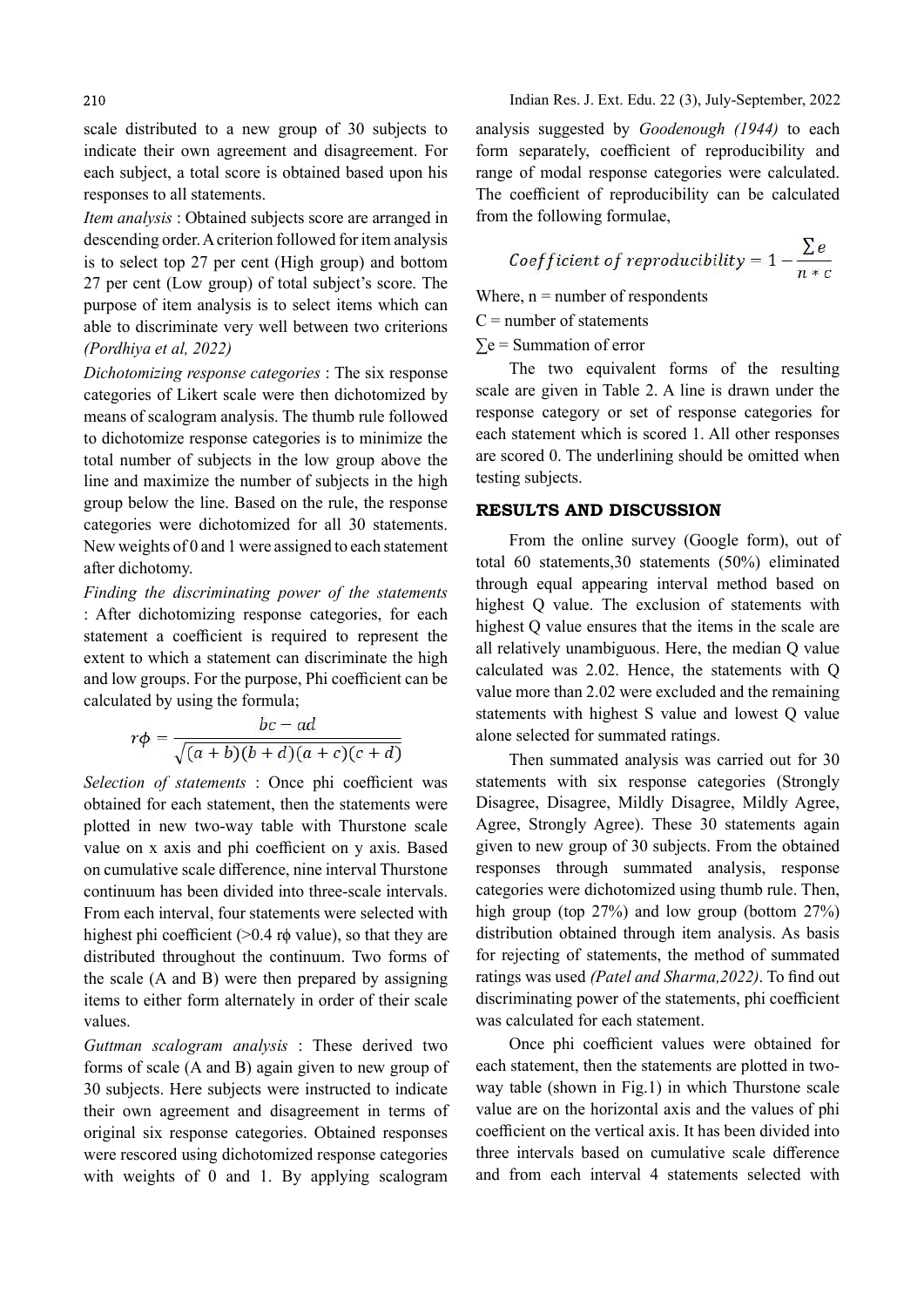| <b>Statements</b>                                                                                                     |      | S value Q value |
|-----------------------------------------------------------------------------------------------------------------------|------|-----------------|
| Increased difficulty in providing skill trainings during COVID-19                                                     | 4.75 | 1.91            |
| Restricted movement of agricultural officers to meet farmers during COVID-19                                          | 4.84 | 1.87            |
| It is very hard to gather farmers for online meeting during COVID-19.                                                 | 4.90 | 2.02            |
| Increased difficulty in disseminating information to farmers during COVID-19                                          | 4.96 | 1.7             |
| Extension advisories acts as emergency responses to adapt to the economic shocks of COVID-19                          | 5.00 | 1.98            |
| Increased difficulty in disseminating information to farmers during COVID-19                                          | 5.00 | 1.88            |
| Social media is the most preferred means of communication during COVID-19.                                            | 5.10 | 1.59            |
| Collective solution for the farmers problem decreased during COVID-19                                                 | 5.20 | 1.59            |
| Extension advisories increased in the aspect of marking during COVID-19                                               | 5.23 | 1.88            |
| Conducting online trainings to farmers during COVID-19 was difficult                                                  | 5.28 | 1.67            |
| Delivering advisories becomes easier during COVID-19                                                                  | 5.34 | 1.91            |
| Continuous advisory services of extension officials interrupted during COVID-19                                       | 5.50 | 1.37            |
| Advisories through online is the only alternate way during COVID-19                                                   | 5.50 | 1.33            |
| Increased use of online platforms by farmers during COVID-19                                                          | 5.59 | 1.14            |
| Extension officials neglected advisories of minor agricultural activities during COVID-19                             | 5.61 | 1.70            |
| Extension official's role increased in creating awareness regarding COVID-19                                          | 5.61 | 1.67            |
| Farmers' response to officers' phone calls increased during COVID-19                                                  | 5.63 | 2.01            |
| Occasional field visit of extension officials during COVID-19 leads to intermittent monitoring of crop<br>performance | 5.77 | 1.25            |
| Increased difficulty in identifying convenient extension methods during COVID-19                                      | 5.83 | 1.72            |
| Reach of extension advisories to farmers delayed during COVID-19                                                      | 5.86 | 1.54            |
| Farmers' frequency of visit to state department slows down during COVID-19                                            | 5.86 | 1.56            |
| Decreased level of face-to-face trainings, meetings and demonstrations during COVID-19                                | 5.90 | 1.81            |
| Increased difficulty in transferring new technologies to farmers during COVID-19                                      | 6.00 | 1.40            |
| Increased difficulty in enrolling farmers to new agricultural schemes during COVID-19                                 | 6.10 | 1.52            |
| Extension official's role increased in motivating farmers with regard to COVID-19                                     | 6.14 | 1.65            |
| Public - Private combination leads to excellent advisory deliveries during COVID-19                                   | 6.37 | 1.19            |
| COVID-19 reduces the role of extension officials in farmers' decision making                                          | 6.37 | 1.69            |
| Farmers subject to lot of stress and financial instability due to COVID-19                                            | 6.56 | 1.4             |
| Increased use of online platforms by farmers during COVID-19                                                          | 6.56 | 1.72            |
| COVID-19 persuades extension officials to use print and Radio intensively                                             | 6.71 | 1.56            |

Table 1. Statements selected through Thurstone equal appearing interval analysis



Fig.1 Two-way table showing Thurstone scale value and phi coefficient value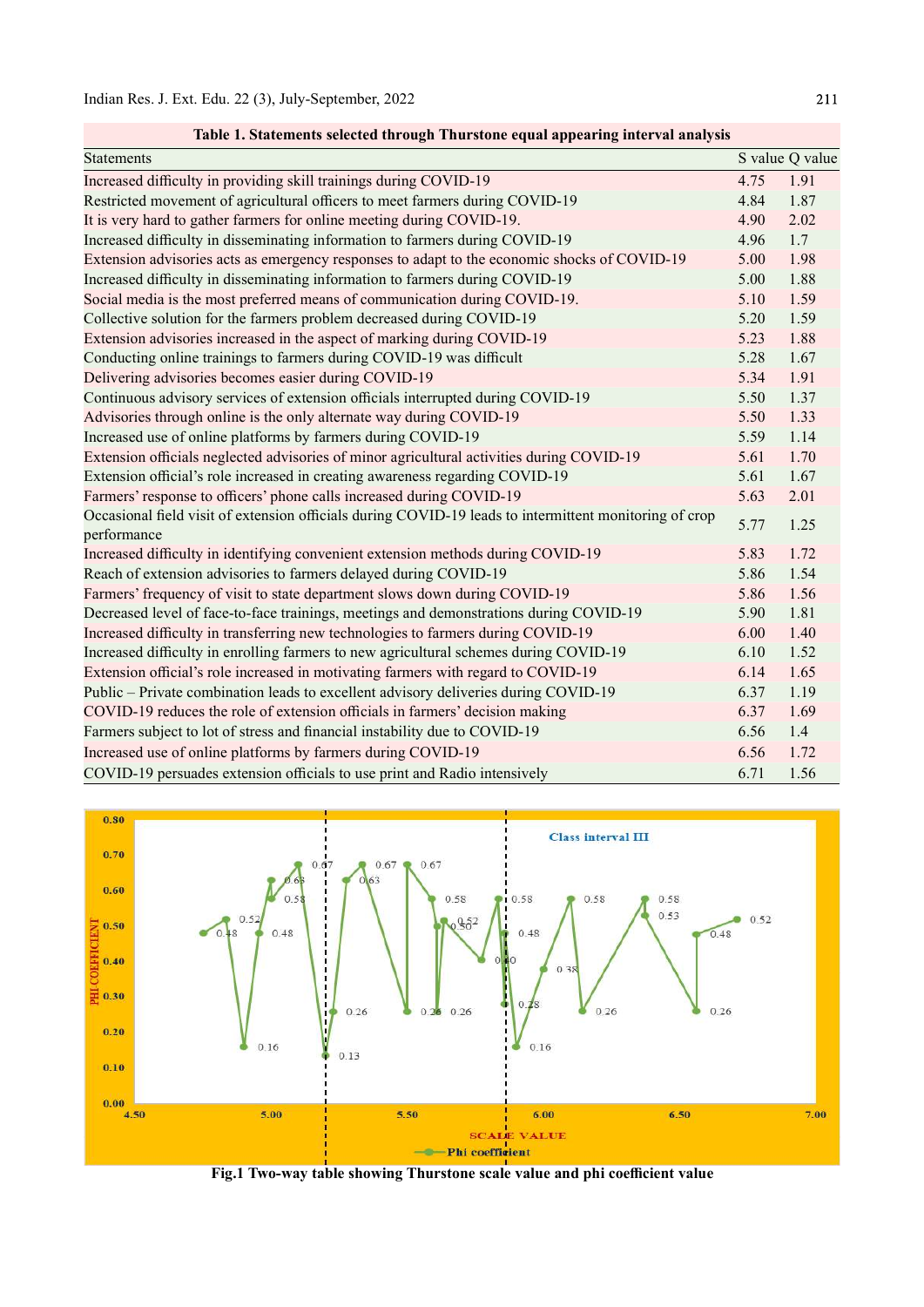| Form A                                                                                          |           |   |           |    |   |          |
|-------------------------------------------------------------------------------------------------|-----------|---|-----------|----|---|----------|
| Restricted movement of Agricultural Officers to meet farmers during COVID-19                    | <b>SD</b> | D | <b>MD</b> | MA |   | A SA     |
| Increased difficulty in disseminating information to farmers during COVID-19                    | SD.       | D | MD        | MA |   | A SA     |
| Conducting online trainings to farmers during COVID-19 was difficult                            | <b>SD</b> | D | <b>MD</b> | MA |   | A SA     |
| Continuous advisory services of extension officials interrupted during COVID-19                 | SD.       | D | MD        | MA |   | A SA     |
| Increased difficulty in enrolling farmers to new agricultural schemes during COVID-19           | <b>SD</b> | D | MD        | MA |   | A SA     |
| COVID-19 reduces extension officials' role in farmers' decision making                          | SD.       | D | MD        | MA |   | A SA     |
| Form B                                                                                          |           |   |           |    |   |          |
| Extension advisories acts as emergency responses to adapt to the economic shocks of<br>COVID-19 | <b>SD</b> | D | <b>MD</b> | MA |   | A SA     |
| Social media is the most preferred means of communication during COVID-19                       | <b>SD</b> | D | <b>MD</b> | MA |   | $A$ SA   |
| Delivering advisories becomes easier during COVID-19                                            | SD.       | D | MD        | MA |   | A SA     |
| Farmers response to officers' phone calls increased during COVID-19                             | SD.       | D | <b>MD</b> | MA |   | $A$ SA   |
| Public-private combination leads to excellent advisory deliveries during COVID-19               | SD.       | D | MD        | MA |   | $A$ $SA$ |
| COVID-19 persuades extension officials to use print and Radio intensively.                      | SD.       | D | <b>MD</b> | MA | A | -SA      |

| Table 2. The attitude of extension officials towards advisory services in agriculture during COVID-19 |  |  |  |
|-------------------------------------------------------------------------------------------------------|--|--|--|
|-------------------------------------------------------------------------------------------------------|--|--|--|



|     |     |                        |     |     | Form B                  |                                                       | Predicted Response Pattern (PRP) |          |              |              |              |  |
|-----|-----|------------------------|-----|-----|-------------------------|-------------------------------------------------------|----------------------------------|----------|--------------|--------------|--------------|--|
|     |     | <b>Statements</b><br>₹ | s   | 6   |                         |                                                       | 2                                |          |              |              | ь            |  |
|     |     |                        |     |     |                         |                                                       |                                  |          |              |              |              |  |
|     |     | 0.2                    |     |     |                         | 1                                                     | 1                                | 1        |              |              |              |  |
|     |     |                        |     | 0.3 |                         | 1<br>49-14039-1-120-2                                 |                                  | $\Omega$ | $\mathbf{1}$ | 1            |              |  |
|     |     |                        |     |     |                         | 1                                                     | $\mathbf{1}$                     | $\circ$  | $\mathbf{1}$ | $\mathbf{1}$ | o            |  |
| 0.8 |     |                        | 0.7 |     | з                       | 1                                                     | 1                                | o        | $\mathbf{1}$ | $\circ$      | $\circ$      |  |
|     | 0.9 |                        |     |     | $\overline{\mathbf{z}}$ | $\circ$                                               | 1                                | $\Omega$ | $\mathbf{1}$ | $\circ$      | $\Omega$<br> |  |
|     |     |                        |     |     |                         | $\Omega$                                              | o                                | $\Omega$ |              | $\circ$      | o            |  |
|     |     |                        |     |     |                         | and an excellent in contract contracts of<br>$\Omega$ | o                                | o        | o            | o            | 0            |  |

Fig 2. Bar charts showing the Predicted Response Pattern (PRP) of Table. 2 for Scalability analysis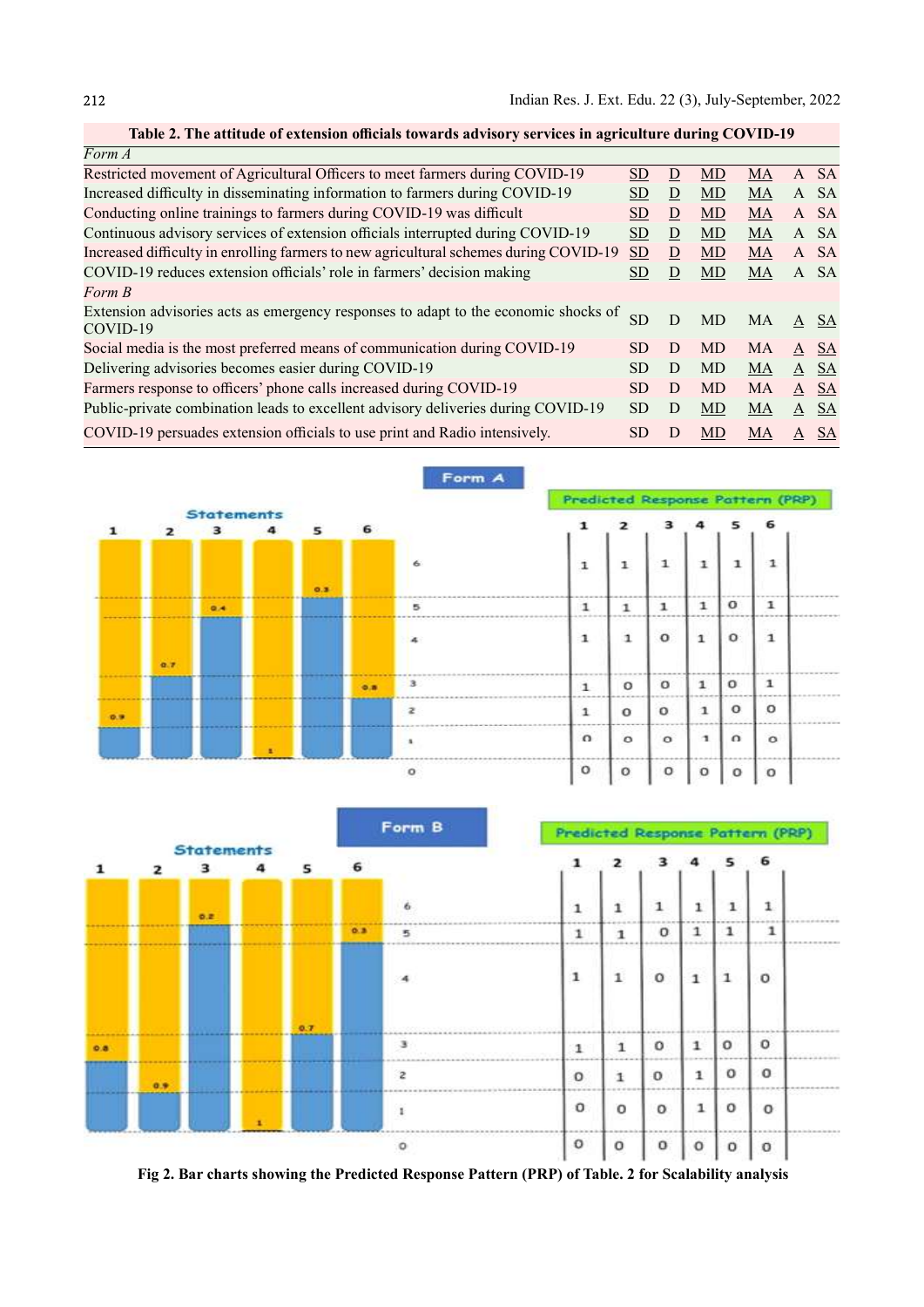Indian Res. J. Ext. Edu. 22 (3), July-September, 2022

highest phi coefficient value  $(>0.4 \text{ r}\phi)$  and finally 12 statements selected for developing a scale.

The developed scale consists of 12 statements i.e. two equivalent forms containing 6 items each. The response to each item is scored 1 or 0, giving the scale as a whole a range of scores from 0 to 12.

Guttman Scalogram analysis using Goodenough method

The items are drawn from widely distinct points on the Thurstone continuum; therefore, they represent both favourable and unfavourable opinions concerning Advisory services. This ensures that consent response style is kept at minimum and that the scale does not consists of simple rephrasing's of the same opinion. Extreme response style, "ambiguousness" and "criticality" are probably minimised by the use of six forcing response categories which do not include a "neutral" category (Colman, 1971).

The mean of modal response categories in this scale is 0.68 (the range is 0.33 to 1.00 for both form A and form B). The coefficient of reproducibility of the two forms (0.856 and 0.956) gives the scale as a whole a Rep of 0.91, which implies that the scale is satisfactorily unidimensional. If a coefficient of reproducibility of 0.90 or greater is obtained with any of the successive score matrices, this constitutes evidence for the scalability of the set of statements (Guttman,1944).

Reliability and validity of attitude scale : The scale developed was further standardized by establishing its reliability and validity. "Reliability is the accuracy or precision of measuring instrument". To know the reliability of the attitude scale Split-Half method is followed. As Validity literally means truthfulness, which refers to "the degree to which a test measures, what it claims to measure", content validity is used to measure the validity of the scale.

Split-half methodology : The reliability of the scale was determined by 'split half" method. The twelve selected attitude items were divided into two equal halves by odd even method. The two halves were administered separately to 30 respondents in a non-sample area. The scores were subjected to product moment correlation test in order to find out the reliability of the half test by using SPSS software. The half-test reliability coefficient (r) was  $0.875$  which was significant at one per cent level of probability. Further the reliability coefficient of the whole test was computed using the Spearman-Brown Prophecy formula. The whole test reliability (rtt) was 0.78. When the purpose of the test is to compare the mean scores of two groups of narrow range a reliability coefficient of 0.50 or 0.60 would suffice (Singh, 1986). Hence, the constructed scale is reliable, as the reliability coefficient (rtt) was  $>0.60$ 

Content validity : Content validation was carried out by subjecting the selected twelve items to judge's opinion. The judges were requested to indicate their presumed relevance to which the attitude items covered different aspects of extension officials' advisory services. The responses were obtained on a four-point continuum of 'most adequately covered', 'more adequately covered', 'less adequately covered' and 'least adequately covered'. Scores of 4, 3, 2 and 1 were given for the points on the continuum respectively. 30 expert's opinion was obtained from their judgements. The mean score of 2.5 was fixed as the basis for deciding the content validity of the scale. If the overall mean score of the attitude items as rated by the judges was above 2.5 the scale will be declared as valid and if not otherwise. In the present case the overall mean score was worked out as 3.28 and therefore the constructed attitude scale is said to be valid.

## **CONCLUSION**

This COVID-19 is a tough time not only for extension officials and also for the people all over the world. But there is a demand here, for extension officials to execute their work even during this COVID-19 pandemic because the other side of receiving their advisories were farmers. Even the whole world is in curfew, farmers continuously involved in crop production activities and COVID-19 had affected farmers tremendously. In order to support, motivate farmers and also to tackle this unpleasant situation, extension officials' advisory services are the need of the hour. Though there is a restricted movement for extension officials to meet group of farmers, they found some alternatives to disseminate agricultural advisories. These advisories act as emergency responses for farmers to adapt to the economic shocks of COVID-19. The developed scale containing 12 statements will measure extension official's attitude towards their advisory services even during COVID-19 pandemic. By measuring extension officials' attitude through this scale will divulge their feelings of alternatives utilized for delivering advisories during COVID-19 and it further ensures other alternative ways to improvise their advisory